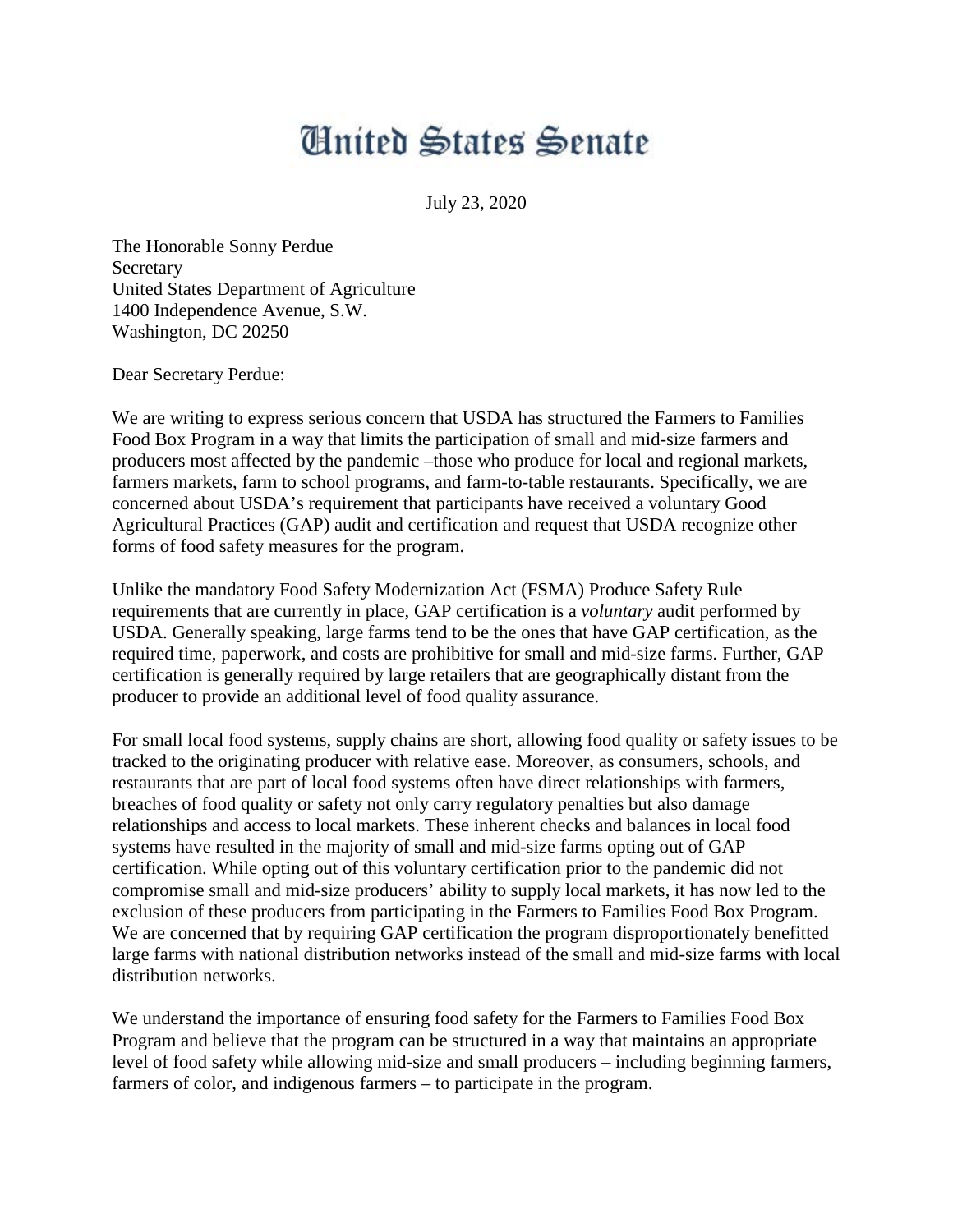Food safety and food security in our communities can be achieved without requiring suppliers of the Farmers to Families Food Box Program to be GAP audited and certified. We urge you to engage with small, local food suppliers to explore successful models to ensure food safety while increasing access to and creating equity within the Farmers to Families Food Box Program.

Additionally, to better understand the impacts that GAP certification requirements have had on the Farmers to Families Food Box Program, we request the following information:

- 1. An explanation for the voluntary GAP certification requirement for suppliers in the Farmers to Families Food Box Program, and USDA's records of how it has enforced the requirement, including instances where USDA refused reimbursement for non-GAP certified producers;
- 2. An analysis on the size and diversity (for example, minority farmers and beginning farmers and ranchers) of farms that participated in the first round of Farmers to Families Food Box Program;
- 3. An analysis of where produce from participating farms was distributed as food boxes, to clarify how effectively food boxes provided in a particular locality conferred benefits to local agricultural producers;
- 4. Ways in which the GAP requirement has impacted USDA's ability to ensure that the Farmers to Families Food Box Program benefits small and mid-size local producers as well as USDA's goal of expanding the program to underserved communities; and
- 5. Ways in which the GAP requirement has impacted the Farmers to Families Food Box Program's ability to facilitate relationships between distributors and producers in the same geographic region, versus distributors being forced to source products from other states and regions due to a lack of local GAP certified producers.

We request your immediate attention to this urgent matter and thank you for your consideration of our request.

Sincerely,

/s/ Mazie K. Hirono /s/ Jeffrey A. Merkley United States Senator United States Senator

/s/ Bernard Sanders /s/ Ron Wyden

United States Senator United States Senator